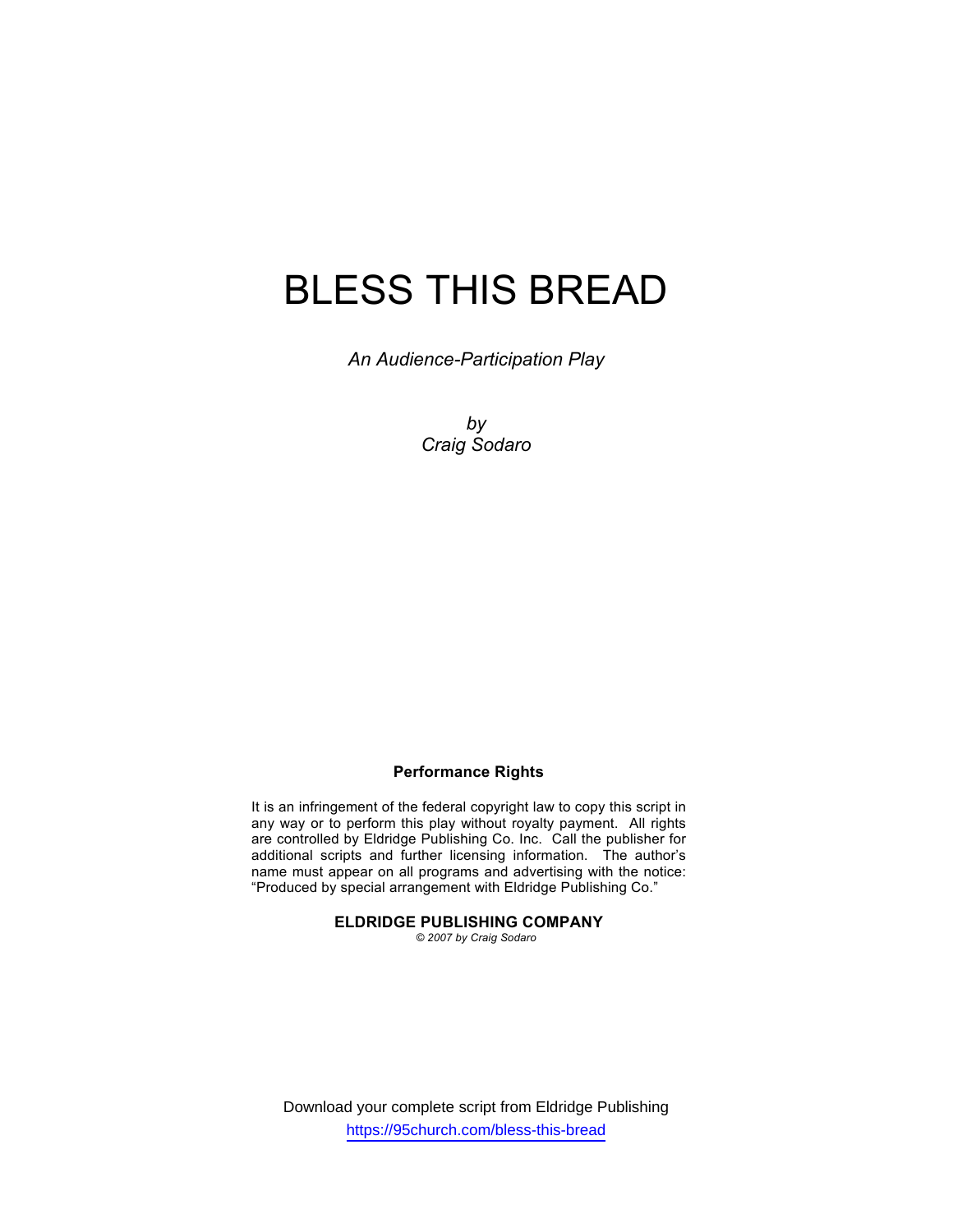## **STORY OF THE PLAY**

 *Is this play a fund-raiser, an audience-participation mystery, or just entertainment for a potluck dinner? Well, one thing is for sure, it's fun no matter how you use it!* 

 Rev. Longacre is gathering a small group of church members together at a potluck dinner to broach the subject of starting a building fund. Duty-bound Hazel arrives first to set up everything and tell the Reverend she hasn't yet found out who's been sending him anonymous love letters.

 Jenny, a local politician, and Cornelia, a local poet, arrive next, followed by Annie, the church secretary who is hiding something under her coat—and it's not a covered dish.

 Malcomb, the head of the building drive, brings his famous lasagna, and is followed by the most liberal member of the congregation, Della, who has brought her hot wings. The final member to arrive—except for the audience, of course—is the richest woman in town, Lillian Kingsley.

 Before Rev. Longacre is able to give his two-hundred-plus reasons for the drive, Lillian startles the members by saying she is giving the church \$1.5 million in jewelry so there won't even need to be a fund drive. All are stunned. But when Lillian's purse is retrieved from the cloakroom, it is empty of jewels. A thief has struck!

 Well-versed by reading so many mystery novels, Rev. Longacre begins an investigation that leads his church members – and yours! – to unveil the culprit who has made good use of the covered-dish supper.

*(A complete description of clues for the audience to find is included at the end of the script.)*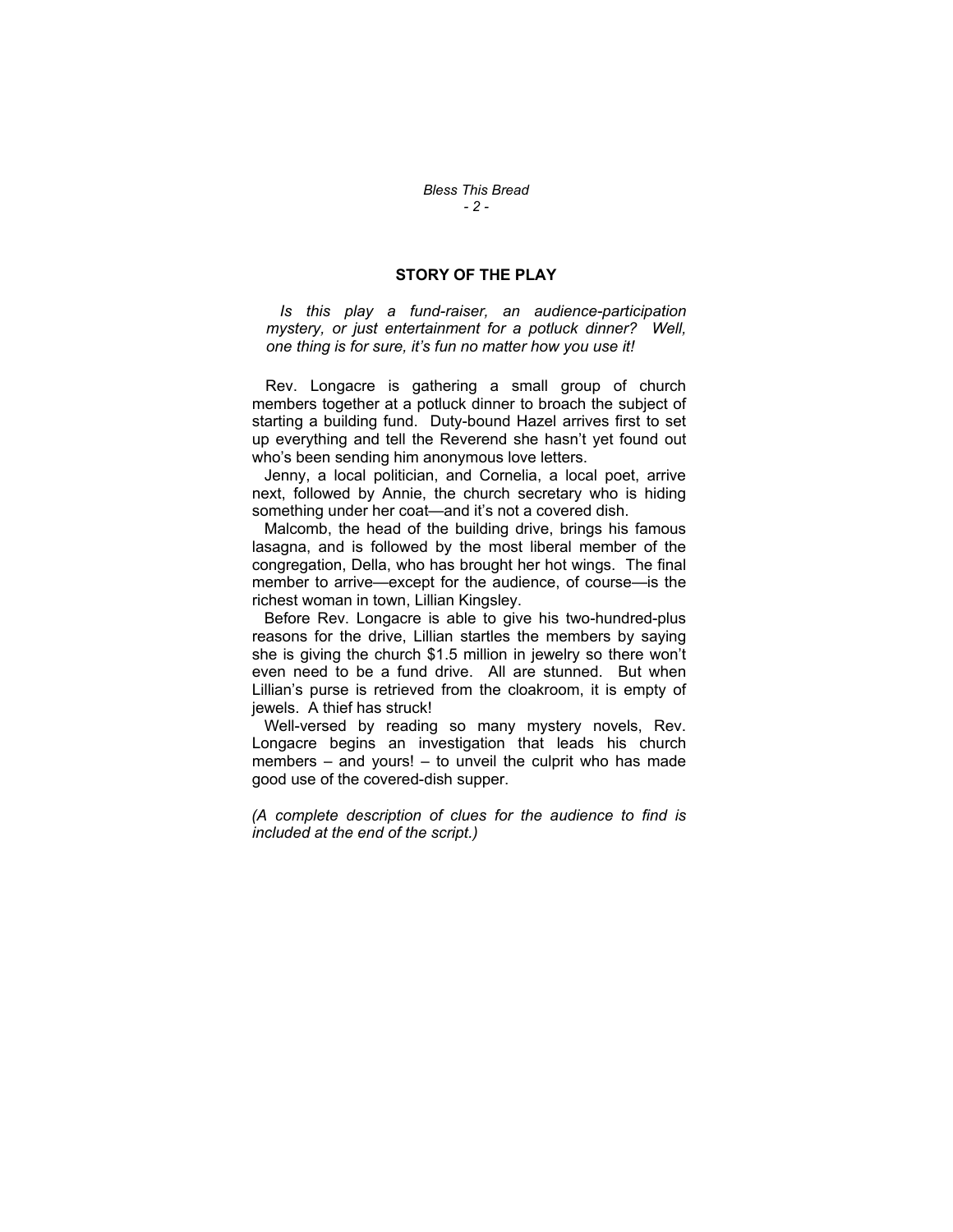# **CAST OF CHARACTERS**

*(2 m, 6 w)*

- **REV. GAVIN LONGACRE:** 28, new pastor of Fairhaven Community Church, an energetic, single man who loves mysteries.
- **HAZEL HOLGATE:** 40s, the real head of the church, she is present at every event and runs the show. She knows everyone and, she thinks, everything that's happening.
- **JENNY LOU JEFFERSON:** 30s, a local politician running on the fact that she is a direct descendant of Thomas Jefferson. Unfortunately, she's a bit on the ditzy side.
- **CORNELIA ST. JEROME:** 30s, the local poet who tries to appear as ethereal as possible.
- **ANNIE CHRISTIE:** 20s, the church secretary, a shy, almost naïve young lady who seems like a minnow in a pool of sharks.
- **MALCOMB PENDLETON:** 40s, a new member of the church who has volunteered for the thankless task of heading up the building fund drive.
- **DELLA DRINKWATER:** 30s, provocative in appearance and action, she's got a good head on her shoulders for business and for spotting hypocrites.
- **LILLIAN KINGSLEY:** 60, the richest woman in Fairhaven who revels in her wealth and power.
- *CASTING NOTE: The ages of the characters can be adjusted, if necessary, to fit your available actors.*

# **SYNOPSIS OF SCENES**

Act I

Fairhaven Community Church hall, a winter's evening.

Act II

The same, following the dinner.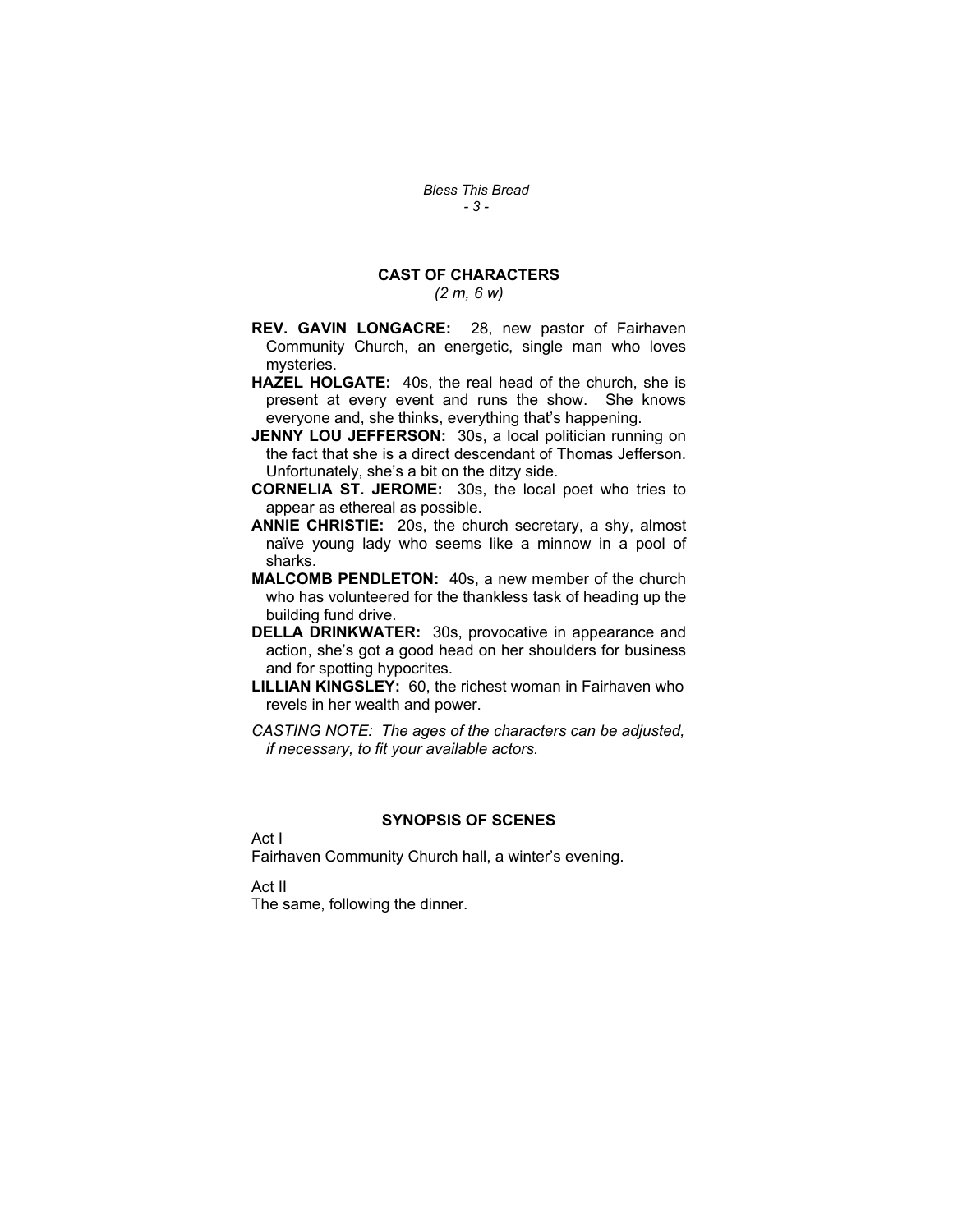*Bless This Bread - 4 -* 

#### **SETTING**

The Fairhaven Community Church hall. *(If desired, change the name to your actual church name.)* Entrance right leads to cloakroom, offices, and restrooms. Entrance left leads to outside and the church itself. At center stands a table covered with a long tablecloth ready to receive the covered dishes. Smaller tables left and right each set with four chairs that the cast may use as blocking dictates. Upstage, to the right of the food table, stands a podium. Décor should simulate a typical church hall. If actually performed in a church hall, use the space as is and simply adjust the blocking so that there is one way to enter from outside and another exit to accommodate the cloakroom and so on.

#### **COSTUMES**

Except for the Reverend, all characters wear modern, everyday clothes, coats, and, if desired, gloves and hats. The women should carry purses. Lillian should wear a fur coat along with sparkling jewelry, including rings on all fingers. Della should dress more provocatively than the other ladies. Hazel should dress more conservatively and perhaps wear an apron.

#### **PROPERTIES**

#### *(See back of script for a complete list of clues to hide for the audience to find.)*

Covered dishes for each character except the Reverend. (All the dishes can be empty containers which are covered. Put a couple of damp towels inside to give the dish weight.) Note cards Bouquet of fake flowers Paper plates, napkins, cups, silverware Gift bag holding an Agatha Christie mystery Folder Large purse (decorated with a poodle) containing an empty wooden jewelry box and cell phone Glass of water Cell phone Tissue Coffee cup Baskets of bread Large, flashy ring Phone book Glittering necklace and other jewelry hidden in covered dish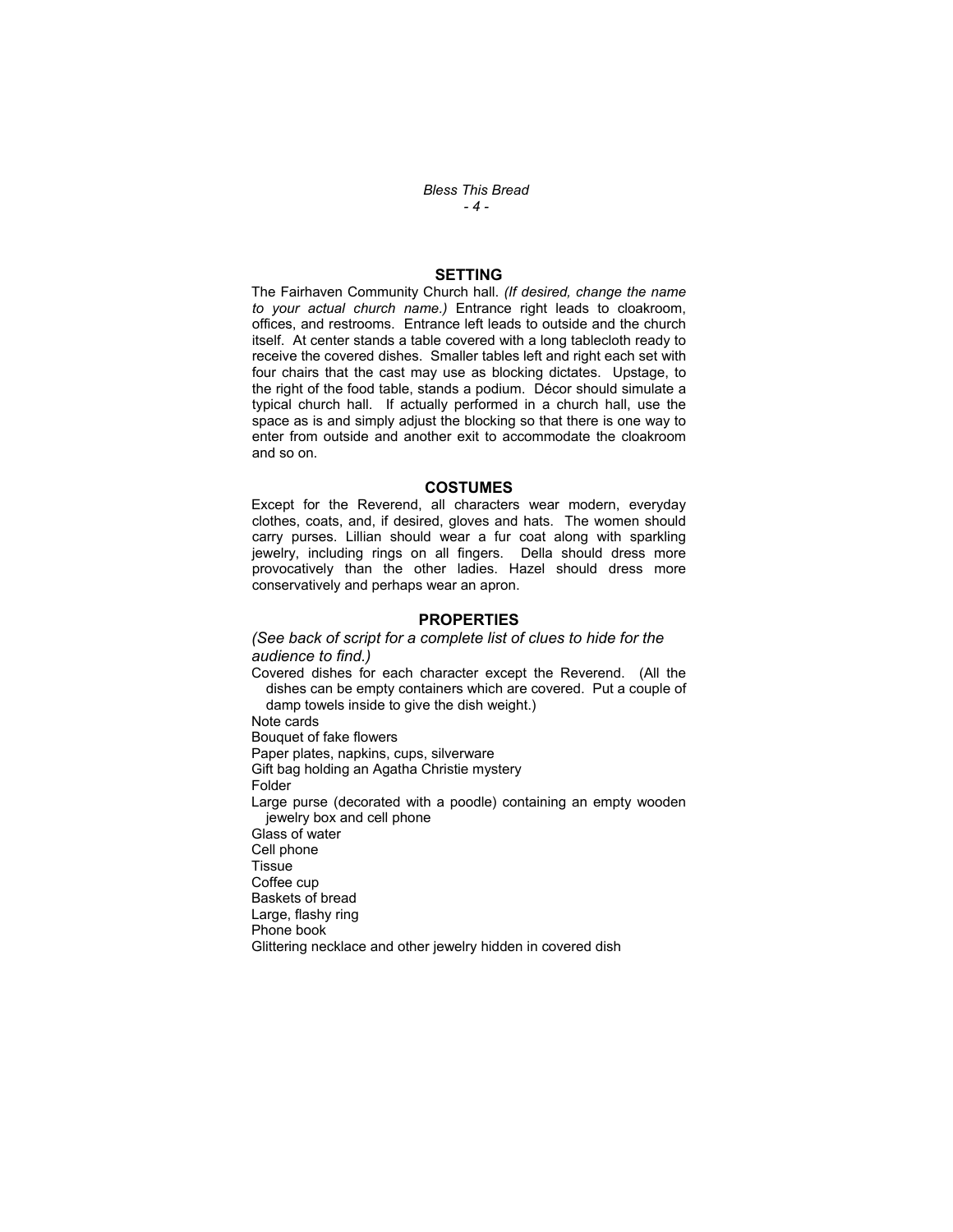*Bless This Bread - 5 -* 

## **ACT I**

*(AT RISE: HAZEL bustles on left carrying a covered dish.)* 

HAZEL: Reverend! Rev. Longacre! Where ARE you?

*(GAVIN pops up from under the table. HAZEL screams.)* 

GAVIN: Sorry!

- HAZEL: What are you doing under there? Playing Sherlock Holmes?
- GAVIN: Oh, no … this would have been small potatoes for Mr. Holmes. I … I dropped my note cards. *(Gathering up note cards.)*

HAZEL: Whatever are those for?

GAVIN: *(HE rises.)* My … my speech.

- HAZEL: Good heavens, Reverend! You give us a sermon every week and you don't need note cards!
- GAVIN: Well, when I'm preaching, the word of God inspires me. Tonight, I'm talking about money, and you know what God thinks of money. Consider the lilies of the field, Ms. Holgate.
- HAZEL: Yes, well, easy for Him to say! He doesn't have to replace the roof of Fairhaven Community Church! *(Sets dish on table.)* There!
- GAVIN: And what do you have in your covered dish?
- HAZEL: Cold pea salad! My grandmother's recipe from the Great Depression. Healthy and easy on the pocketbook! *(Bustles off right.)*

GAVIN: Oh, Ms. Holgate? Ms. Holgate?

*(HAZEL enters right carrying a large bouquet of fake flowers which she sets in center of the table.)* 

- HAZEL: We need some lilies of the field, Reverend, don't you think?
- GAVIN: Yes, well, very nice. Have you … have you had a chance to … you know … ask around?

HAZEL: Oh, about your problem?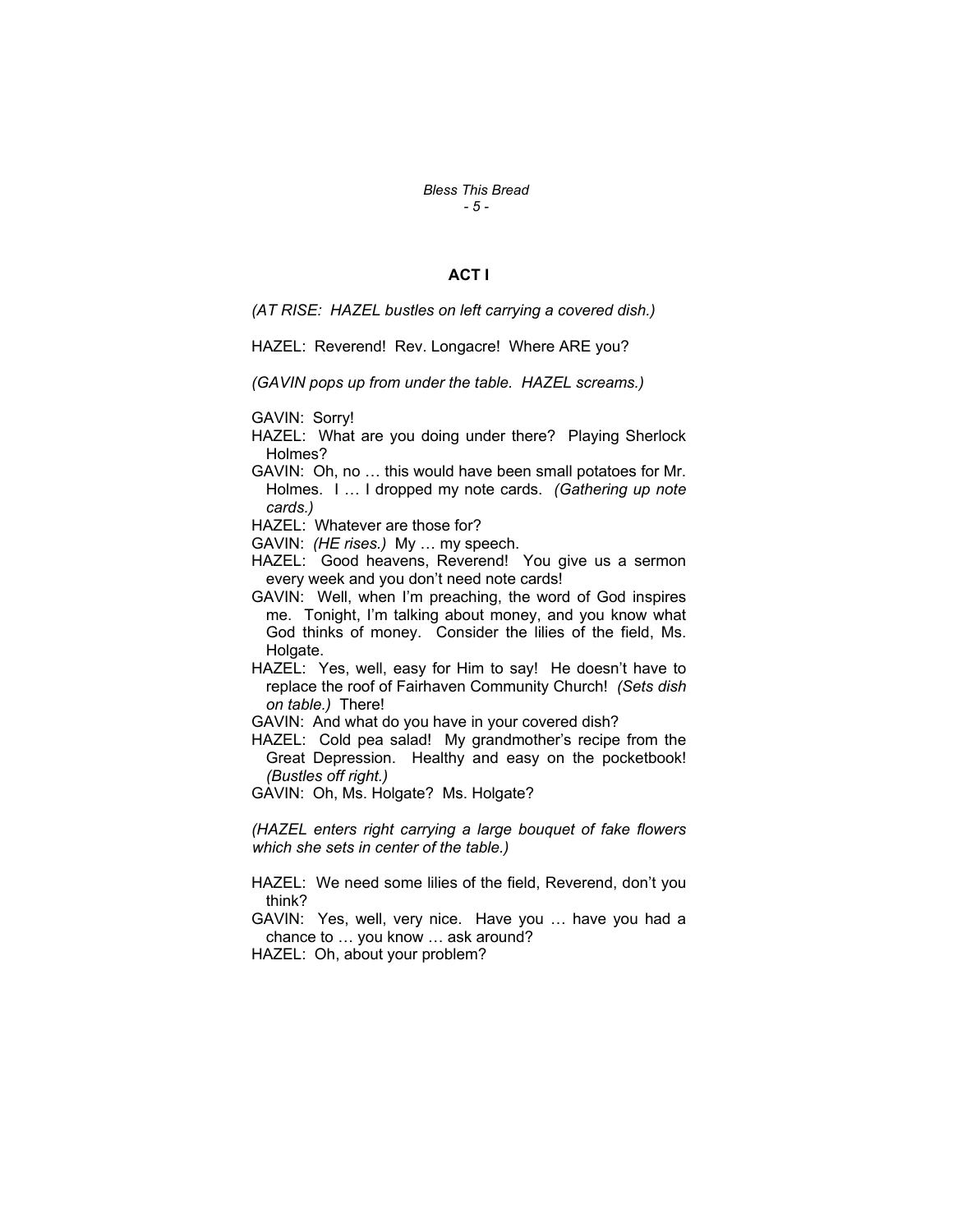#### *Bless This Bread - 6 -*

GAVIN: *(Nervously.)* Shhhhhh! HAZEL: Nobody else here yet. I always get to these things first. Somebody's got to set up! *(Exits right.)* GAVIN: *(Calling off right.)* Well, have you, Ms. Holgate?

*(HAZEL enters right carrying paper plates and napkins, which she sets on one side of the table.)* 

HAZEL: Have I what?

GAVIN: Had a chance to … you know?

HAZEL: Sorry, but I don't have a thing to report. Nobody knows a thing about them.

GAVIN: Have you been … discrete?

HAZEL: Really, Reverend … I'm the soul of discretion!

*(HAZEL exits right as JENNY LOU and CORNELIA enter left, each with a dish.)* 

JENNY: Evenin', Rev. Longacre!

GAVIN: Ms. Jefferson! How nice of you to come. And Ms. St. Jerome, welcome.

JENNY: Any luck finding out who's been sending you those letters?

GAVIN: *(Covering.)* Letters? What letters?

CORNELIA: The ones Hazel's been asking everybody about. JENNY: *(Coyly.)* Sounds to me like you've got a girlfriend!

*(HAZEL enters right carrying a tray of silverware.)* 

HAZEL: I told him they're harmless.

GAVIN: I thought you were the soul of discretion, Ms. Holgate.

- HAZEL: Well, I haven't told the newspapers yet. Look, do you want to find out who's sending 'em or not? *(Slams silverware down on table.)* You two go on and put your coats and things in the cloakroom. We don't need 'em cluttering up the dining room.
- CORNELIA: Dining room! Reverend, like the Bible says, you can't make a silk purse out of a sow's ear.